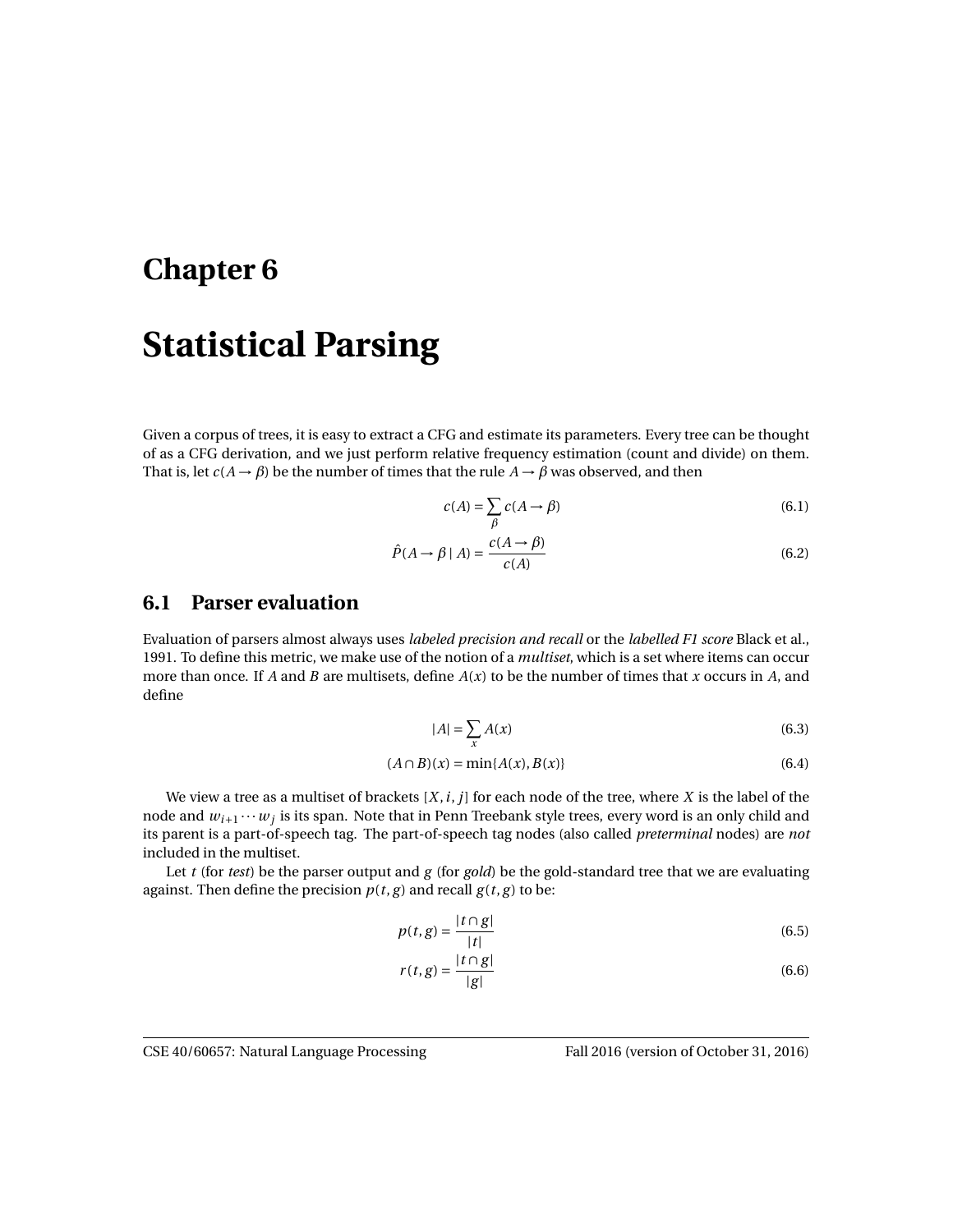and the F1 score to be their harmonic mean:

$$
F_1(t,g) = \frac{1}{\frac{1}{2} \left( \frac{1}{p(t,g)} + \frac{1}{r(t,g)} \right)}
$$
(6.7)

$$
=\frac{2|t\cap g|}{|t|+|g|}\tag{6.8}
$$

The typical setup for English parsing is to train the parser on the Penn Treebank, Wall Street Journal sections 02–21, to do development on section 00 or 22, and to test on section 23. If we train a PCFG without any modifications, we will get an F1 score of only 73%. State-of-the-art scores are above 90%.

#### **6.2 Markovization**

A PCFG captures the dependency between a parent node and all of its children. On the Penn Treebank, this leads to over 10,000 rules, each with its own probability. In practice, it turns out that this tends to be both too little and too much.

#### **6.2.1 Vertical markovization**

Too see why it can be too little, suppose our Treebank looked like this (Johnson, 1998; Klein and Manning, 2003):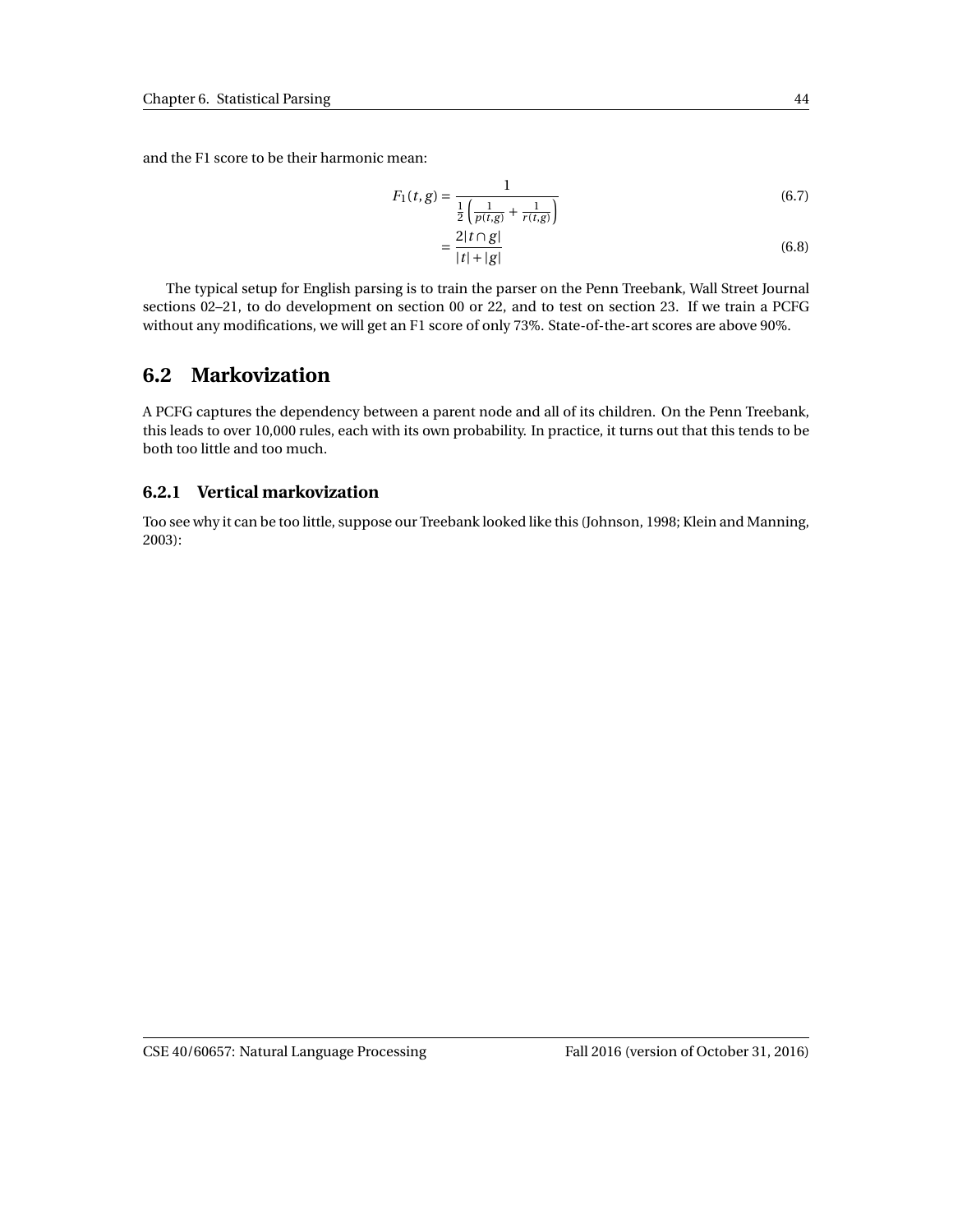



From this we would learn

$$
\hat{P}(\text{NP} \to \text{NP PP}) = 90/310\tag{6.9}
$$

$$
\hat{P}(\text{NP} \to \text{NP PP PP}) = 10/310\tag{6.10}
$$

and whenever the parser is asked to choose between these two trees:

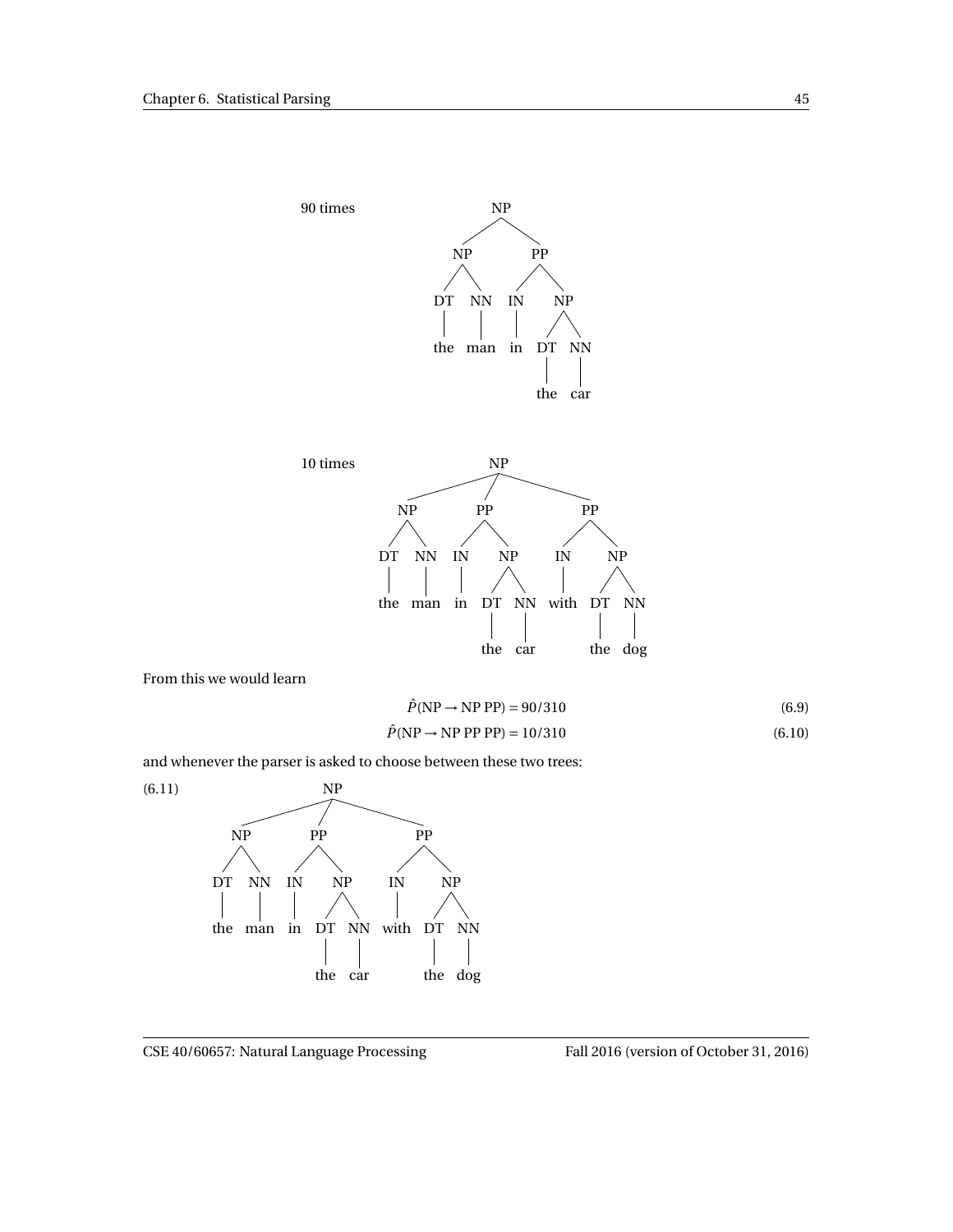

it will prefer the second one, which was never observed in the training data!

This can be corrected by modifying the node labels to increase their sensitivity to their vertical context, much in the same way that we can increase the context-sensitivity of an *n*-gram language model by increasing *n*. We simply annotate each node with its parent's label. For example (assuming that the parent of the upper NP is VP):



Now, the parser will not be tempted to build a three-level NP (because it would require an NP[*mom* = NP] with an NP[*mom* = NP] child, which is rare). We train the PCFG on these annotated trees, and then after we parse the test data, we have to remove the annotations before evaluation. This helps the accuracy of the parser considerably (to about 77% F1).

# **6.3 Binarization and horizontal markovization**

On the other hand, our PCFG also captures too much dependency. Suppose the Treebank contains the tree fragment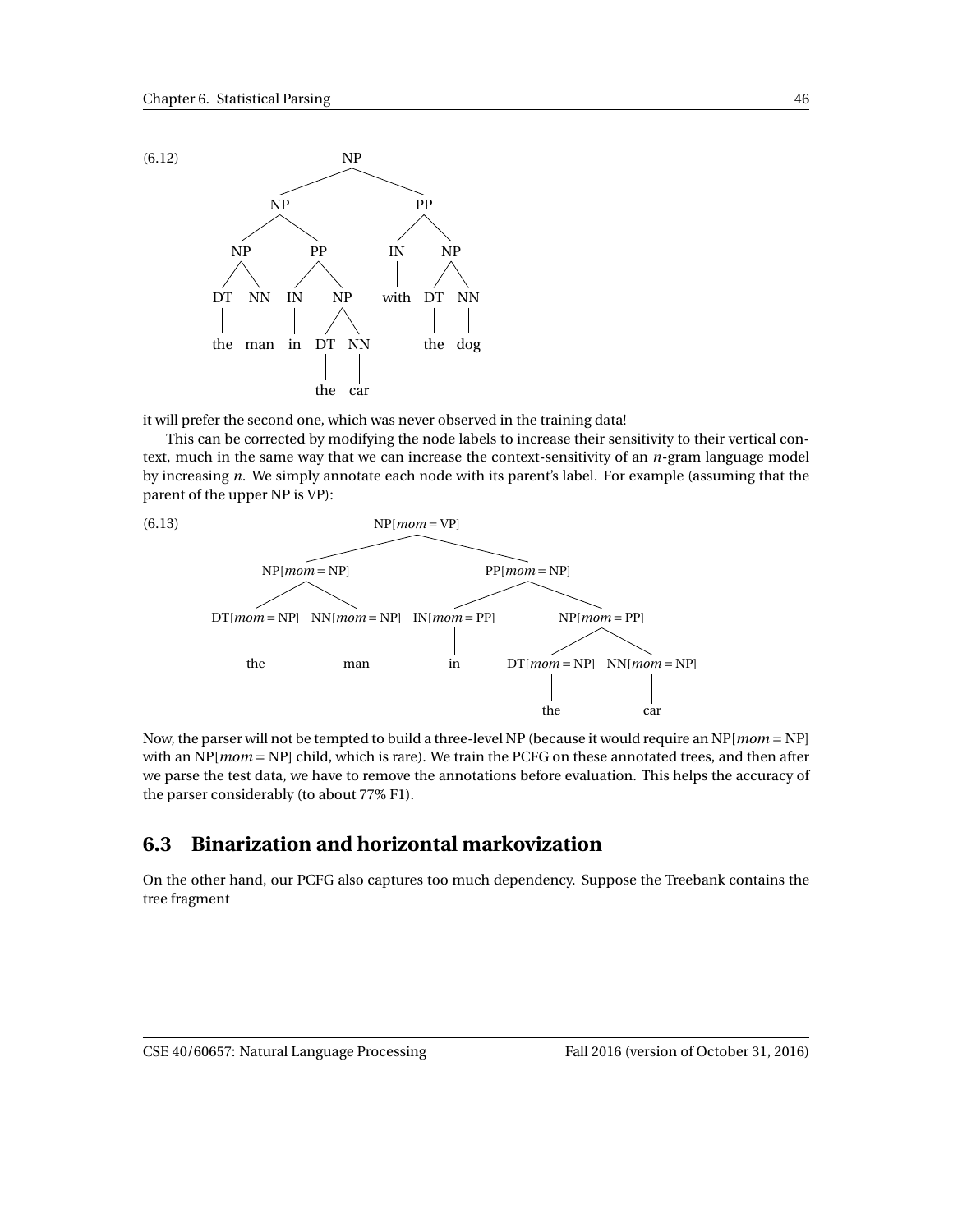

but never contains



Then the parser will fail trying to parse:



The problem is that if we allow long rules, then there are many possible long rules, which our models says are all independent. But we believe that there is some relationship between them. The solution is to break down the long rules into smaller rules, just as we did to reduce parsing complexity. Here, it's easier to binarize the trees instead of binarizing the grammar. For example, to binarize (6.14), we introduce new NP nodes, and annotate each one with the children that have been generated so far: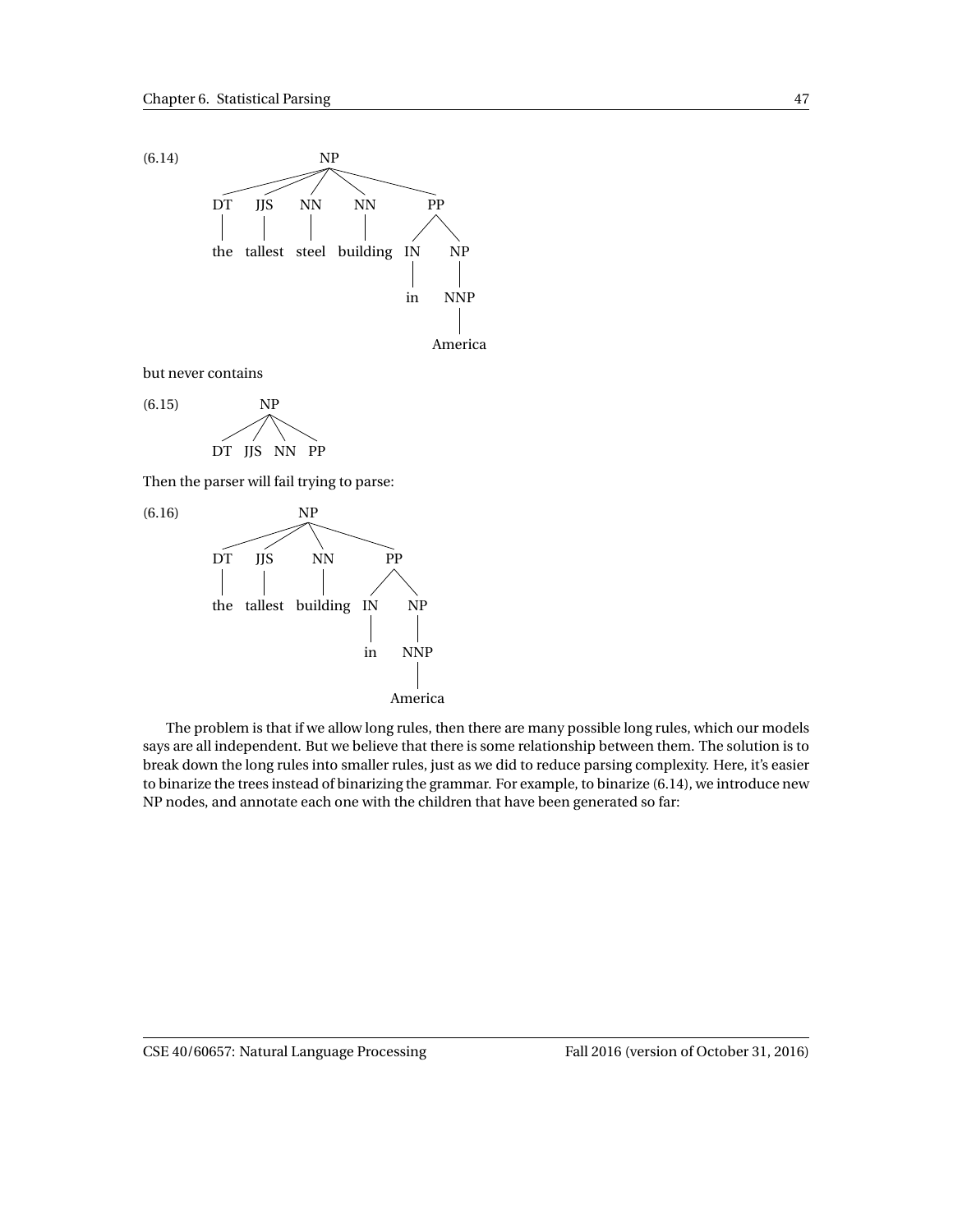

Note that there is enough information in the annotations to reverse the binarization. So much information, in fact, that we still can't parse (6.16). We can again apply an idea from language modeling, this time in the horizontal direction: make the generation of each child depend only on the previous (*n* − 1) children Miller et al., 1996; Collins, 1999; Klein and Manning, 2003. For example, if *n* = 2:

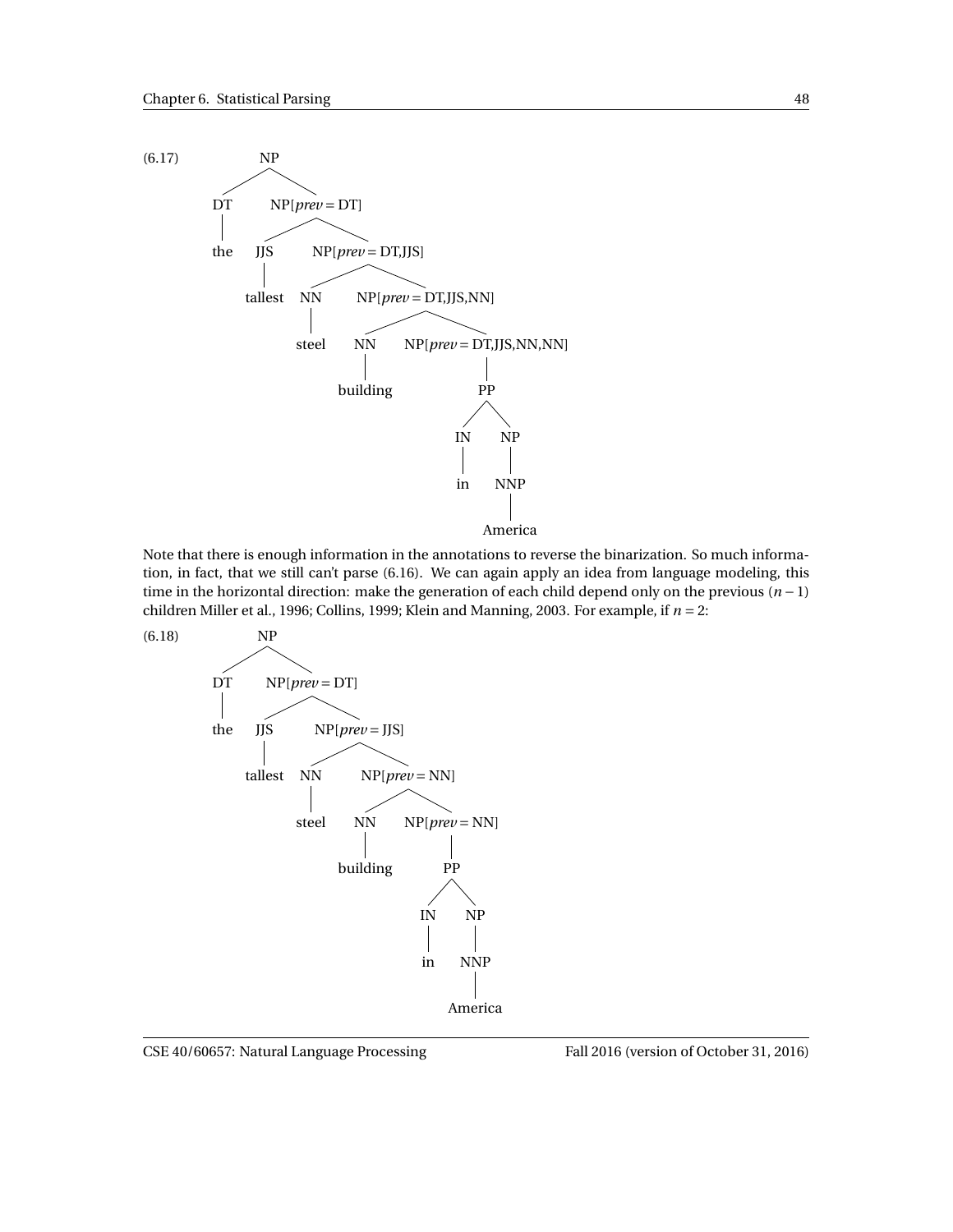Now we can parse (6.16), and the parser accuracy should be a little bit better.

# **6.4 Using linguistic knowledge**

Previously we saw how to increase the amount of vertical context dependency in a PCFG by changing it, effectively, from a bigram model to a trigram model, and how to decrease the amount of horizontal context dependency by changing it, effectively, from a  $\infty$ -gram model to a bigram model. We can try to use linguistic knowledge to make these context dependencies more intelligent.

#### **6.4.1 Lexicalization**

In the vertical direction, a common technique is *lexicalization* (sometimes called *head-lexicalization* to distinguish it from another concept with the same name). In English parsing, *PP attachment* is one of the most difficult ambiguities to resolve, as illustrated by the well-known sentence:

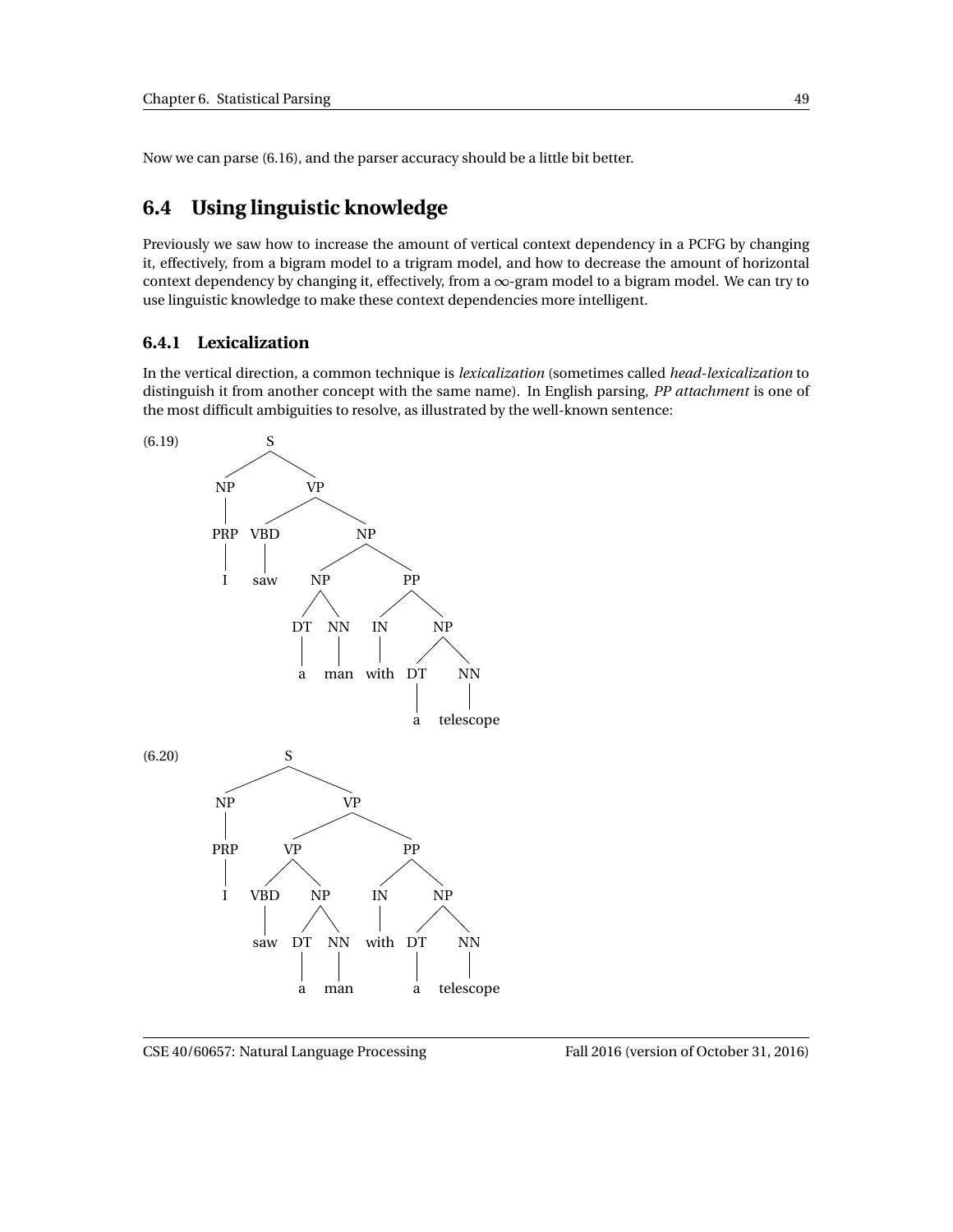Although there is a strong general preference for low attachment (6.19), the words involved may change this preference. For example, *after* would have a definite preference for attaching to VP.



Last time, we annotated each node with the label of its parent; now, we go in the opposite direction, annotating each node with the label of one of its leaves. Which one? We choose the linguistically "most important" one, known as its *head* word, using some heuristics (e.g., the head of a VP is the verb; the head of an NP is the final noun).

For example, tree (6.21) would become:



What did this buy us? We are going to learn a high probability for rules like

$$
VP[head = w] \rightarrow VP[head = w] PP[head = after]
$$
\n(6.23)

and low probability for rules like

$$
NP[head = w] \rightarrow NP[head = w] PP[head = after]
$$
\n(6.24)

so that we can learn that PPs headed by *after* prefer to attach to VPs instead of NPs. If we binarize, it is convenient to binarize so that the head is generated last (lowest). Thus:

CSE 40/60657: Natural Language Processing Fall 2016 (version of October 31, 2016)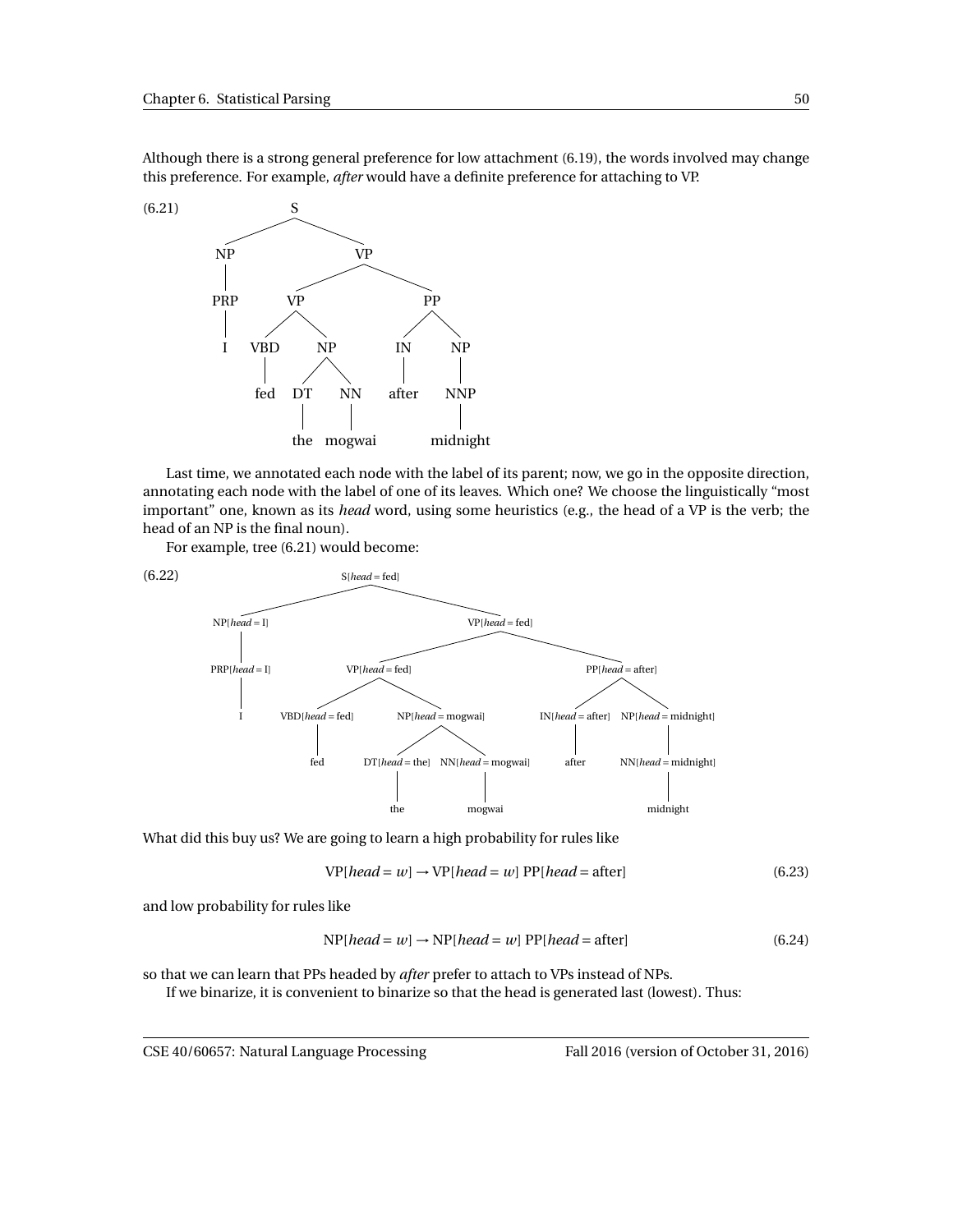

#### **6.4.2 Subcategorization**

In the horizontal direction, a common technique is to use *subcategorization*. The basic idea is that some phrases (called *arguments*) are required and others (called *adjuncts*) are optional:

- (6.27) Godzilla obliterated the city
- (6.28) ? Godzilla obliterated

The verb *obliterated* normally takes a direct object, making the second sentence odd. On the other hand, in the sentences

- (6.29) Godzilla exists
- (6.30) \* Godzilla exists the monster

the verb *exists* never takes a direct object. By contrast, adjuncts can occur much more freely:

- (6.31) Godzilla exists today
- (6.32) Godzilla obliterated the city today

This can affect parsing decisions. For example,

CSE 40/60657: Natural Language Processing Fall 2016 (version of October 31, 2016)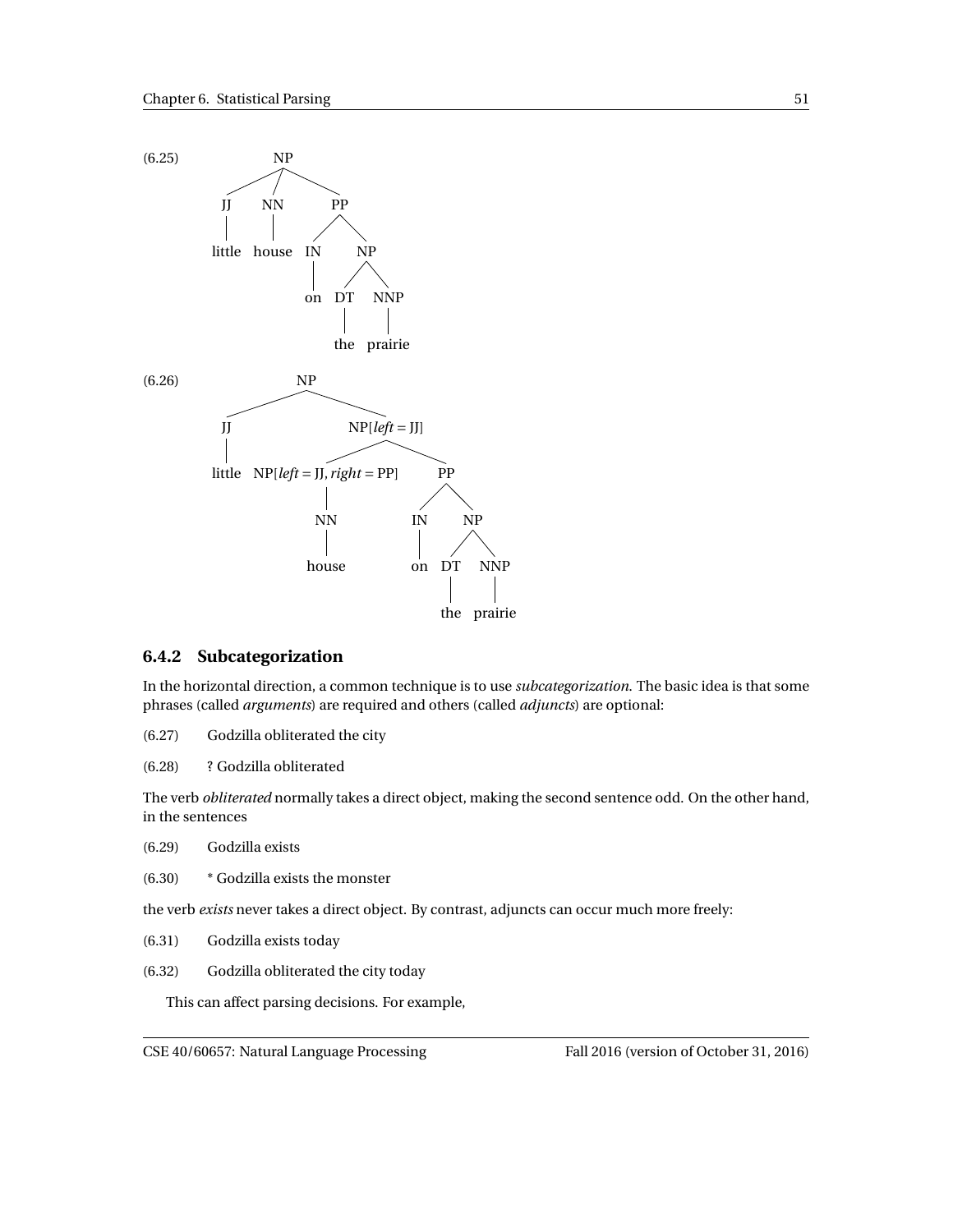(6.33) I saw her duck

(6.34) I obliterated her duck

The first sentence is ambiguous for humans because *saw* can take either an NP or an S as an argument. The second sentence is unambiguous for humans, but ambiguous for computers unless they learn that *obliterated* must take an NP argument, not an S argument.

Last time, we made the generation of a child node depend on one previous child. Now, we would like to use this same mechanism to control the number of arguments, depending on the verb. We can do this by making the generation of a child node depend on all of the previous arguments, and none of the previous adjuncts. I've left off some annotations to save space:



We marked [NP the city] with an *arg* feature to indicate that it is an argument, not an adjunct. Moreover, the *right* feature, and the *left* feature if there were one, only keeps track of the previous arguments, not adjuncts.

## **6.5 Practical Details**

#### **6.5.1 Smoothing**

With the complex nonterminals we have been creating, it may become hard to reliably estimate rule probabilities from data. The solution is to apply smoothing, as in language modeling. Witten-Bell smooth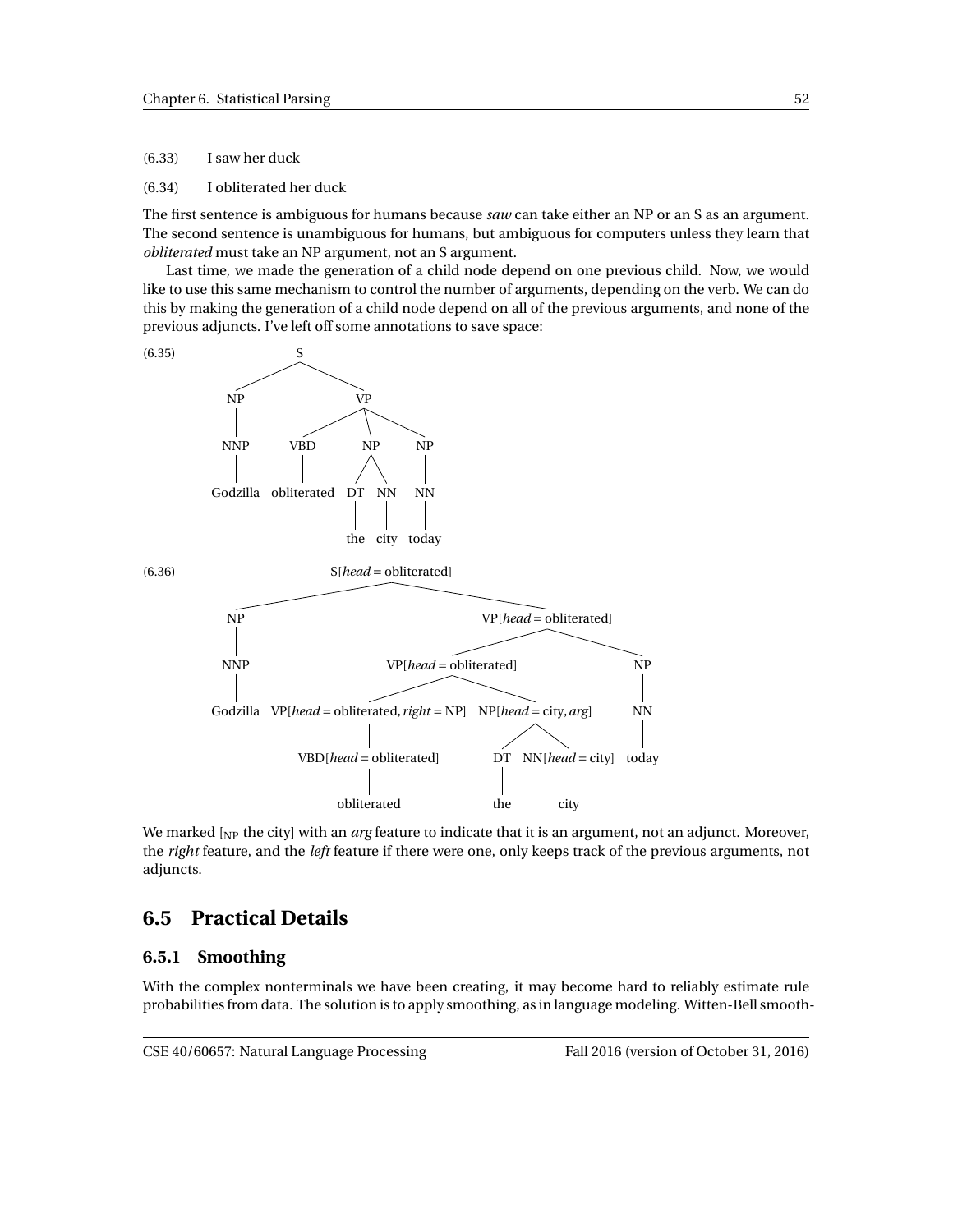ing is a fairly common choice in parsing. For example, to estimate the probability of

VP[*head* = obliterated] → VP[*head* = obliterated, *right* = NP] NP[*head* = city,*arg*]

we might interpolate its relative-frequency estimate with that of

 $VP[head = w] \rightarrow VP[head = w, right = NP]$   $NP[head = city, arg]$ 

where we have replaced the word *obliterated* with a placeholder *w* to make the rule probability easier to estimate.

If we test our parser on unseen data, it is inevitable that it will encounter unseen words. If we don't do anything about it, the parser will simply reject any string that has an unknown word, which is obviously bad.

The simplest thing to do is to simulate unknown words in the training data. That is, in the training data, replace every word that occurs only once (or  $\leq k$  times) with a special symbol  $\langle$ unk>. Then train the PCFG as usual. Then, in the test data, replace all unknown words with <unk>. It's also fine to use multiple unknown symbols. For example, we can replace words ending in *-ing* with  $\langle$ unk-ing>.

A more sophisticated approach would be to apply some of the ideas that we saw in language modeling.

#### **6.5.2 Beam search**

The Viterbi CKY algorithm can be slow, especially if modifications to the grammar increase the nonterminal alphabet a lot. We can use *beam search* to speed up the search if we are willing to allow potential search errors.

After the completion of each chart cell *best*[*i*, *j*], do the following:

```
1: for all X ∈ N do
2: score[X] \leftarrow best[i, j][X] \times h(X)3: end for
4: choose minscore
5: for all X ∈ N do
6: if score[X] < minscore then
7: end if
8: delete best[i, j][X]
9: delete back[i, j][X]
10: end for
```
The function *h*(*X*) is called a *heuristic* function and is meant to estimate the relative probability of getting from *S* at the root down to *X*. The typical thing to do is to let  $h(X)$  be the frequency of *X* in the training data.

There are two common ways of choosing *minscore* (line 4):

- *minscore* =  $\left(\max_{X} score[X]\right) \times \beta$ , where  $0 < \beta < 1$  (typical values:  $10^{-3}$  to  $10^{-5}$ )
- *minscore* is the score of the *b*'th best member of *score* (typical values of *b*: 10–100)

It is also fine to set *minscore* to the larger of these two values.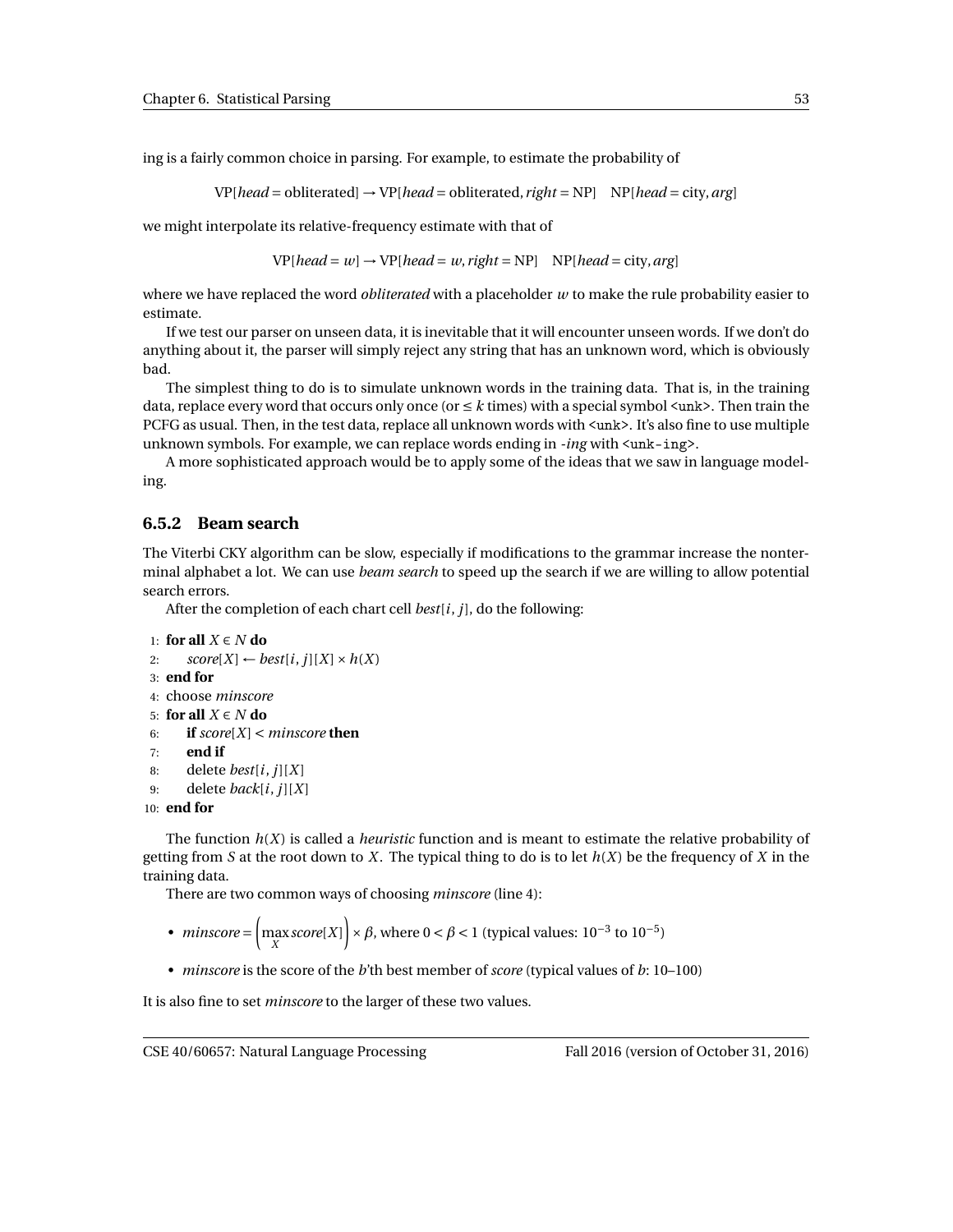**Question** The time complexity of CKY is normally  $\mathcal{O}(n^3|N|^3)$ , because we have to loop over *i*, *j*,*k*,*X*,*Y*, and *Z*. If we add beam search, what will the time complexity be in terms of *n* and *b*? Assume  $b < |N|$ .

## **6.6 Partially Unsupervised Training**

The linguistically-motivated tree transformations we discussed previously are very effective, but when we move to a new language, we may have to come up with new ones. It would be nice if we could automatically discover these transformations. Suppose that we have a grammar defined over nonterminals of the form  $X[q]$ , where X is a nonterminal from the training data (e.g., NP) and q is a number between 1 and *k* (for simplicity, let's say  $k = 2$ ). We only observe trees over nonterminals *X*, but need to learn weights for our grammar. This is possible, and quite effective (Matsuzaki, Miyao, and Tsujii, 2005; Petrov et al., 2006).

Suppose our first training example is the following tree, *T* :



And suppose that our initial grammar is:

| $DT[1] \rightarrow$ the                     | $S[1] \xrightarrow{0.2} NP[1] VP[1]$               | $NP[1] \stackrel{0.2}{\longrightarrow} DT[1] NN[1]$ | $VP[1] \xrightarrow{0.2} VBD[1] NP[1]$ |
|---------------------------------------------|----------------------------------------------------|-----------------------------------------------------|----------------------------------------|
| $DT[2] \rightarrow the$                     | $S[1] \xrightarrow{0.4} NP[1] VP[2]$               | $NP[1] \stackrel{0.4}{\longrightarrow} DT[1] NN[2]$ | $VP[1] \xrightarrow{0.4} VBD[1] NP[2]$ |
| NN[1] $\xrightarrow{0.2}$ cat               | $S[1] \xrightarrow{0.1} NP[2] VP[1]$               | $NP[1] \stackrel{0.1}{\longrightarrow} DT[2] NN[1]$ | $VP[1] \xrightarrow{0.1} VBD[2] NP[1]$ |
| $NN[1] \stackrel{0.8}{\longrightarrow}$ dog | $S[1] \stackrel{0.3}{\longrightarrow} NP[2] VP[2]$ | $NP[1] \stackrel{0.3}{\longrightarrow} DT[2] NN[2]$ | $VP[1] \xrightarrow{0.3} VBD[2] NP[2]$ |
| NN[2] $\xrightarrow{0.7}$ cat               | $S[2] \stackrel{0.5}{\longrightarrow} NP[1] VP[1]$ | $NP[2] \stackrel{0.5}{\longrightarrow} DT[1] NN[1]$ | $VP[2] \xrightarrow{0.5} VBD[1] NP[1]$ |
| $NN[2] \xrightarrow{0.3} dog$               | $S[2] \xrightarrow{0.1} NP[1] VP[2]$               | $NP[2] \stackrel{0.1}{\longrightarrow} DT[1] NN[2]$ | $VP[2] \xrightarrow{0.1} VBD[1] NP[2]$ |
| VBD[1] $\stackrel{1}{\rightarrow}$ saw      | $S[2] \stackrel{0.2}{\longrightarrow} NP[2] VP[1]$ | $NP[2] \stackrel{0.2}{\longrightarrow} DT[2] NN[1]$ | $VP[2] \xrightarrow{0.2} VBD[2] NP[1]$ |
| VBD[2] $\stackrel{1}{\rightarrow}$ saw      | $S[2] \xrightarrow{0.2} NP[2] VP[2]$               | $NP[2] \stackrel{0.2}{\longrightarrow} DT[2] NN[2]$ | $VP[2] \xrightarrow{0.2} VBD[2] NP[2]$ |

Notice the bracketed numbers that we have added to the nonterminals. This grammar has many possible derivations, all of which generate the same tree *modulo* the bracketed numbers. We've initialized the rule probabilities randomly, and our goal is to optimize the rule probabilities to maximize the (log-)likelihood of the trees in the training data. The hope is that we can automatically learn ways of augmenting the nonterminals that perform as well or better than the linguistically-motivated augmentations we saw earlier.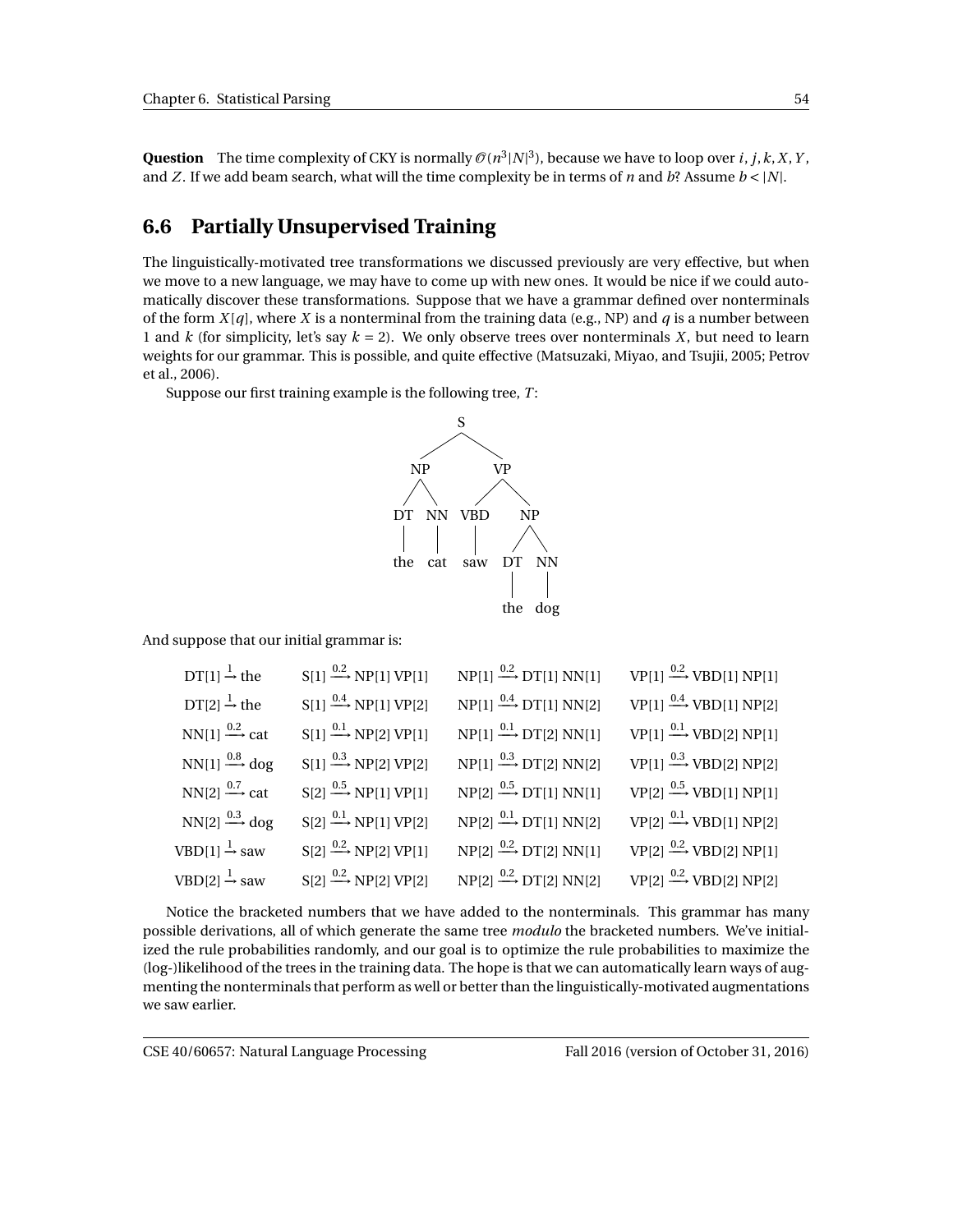To compute *P*(*T* ), the total probability of all derivations of tree *T* , we use CKY, just as in parsing, but with two differences. First, because we're given *T* , the search is constrained to nodes of *T* instead of all possible spans. Second, whenever we have to merge two duplicate entries in a cell, instead of choosing the maximum probability, we add probabilities.

**Require:** tree *T* and grammar  $G = (N, \Sigma, R, S)$ 

**Ensure:**  $best[root(T)][S]$  is the total weight of all derivations of  $T$ 

- 1: initialize *best*[ $\eta$ ][ $X$ ] ← 0 **for all** nodes  $\eta \in T$  and  $X \in N$
- 2: **for all** leaf nodes  $η$  labeled  $X$  and rules  $(X[q] \xrightarrow{p} w_i) \in R$  **do**
- 3: *best*[ $\eta$ ][ $X$ ] ← *best*[ $\eta$ ][ $X$ ]{*best*[ $\eta$ ][ $X$ ],  $p$ }
- 4: **end for**
- 5: **for** non-leaf nodes *η*, bottom-up **do**
- 6: let  $\eta_1$  and  $\eta_2$  be the children of  $\eta$
- 7: let *X* be label of  $\eta$  and  $X_1, X_2$  labels of its children
- 8: **for all**  $(X[q] \xrightarrow{p} X_1[r]X_2[s]) \in R$  **do**
- 9:  $p' \leftarrow p \times best[\eta_1][X_1] \times best[\eta_2][X_2]$
- 10:  $best[\eta][X] \leftarrow best[\eta][X] + p'$
- 11: **end for**

12: **end for**

To train, we loop through all the trees in the training data, and for each one, we use SGD to increase the log-likelihood of *P*(*T* ), as computed above.

With some additional tricks Petrov et al., 2006, this method can be made to learn a different number of *q*'s for each nonterminals, and the result is a very good parser. Other parsers have surpassed it in parsing accuracy, but this method remains the best way to train a PCFG.